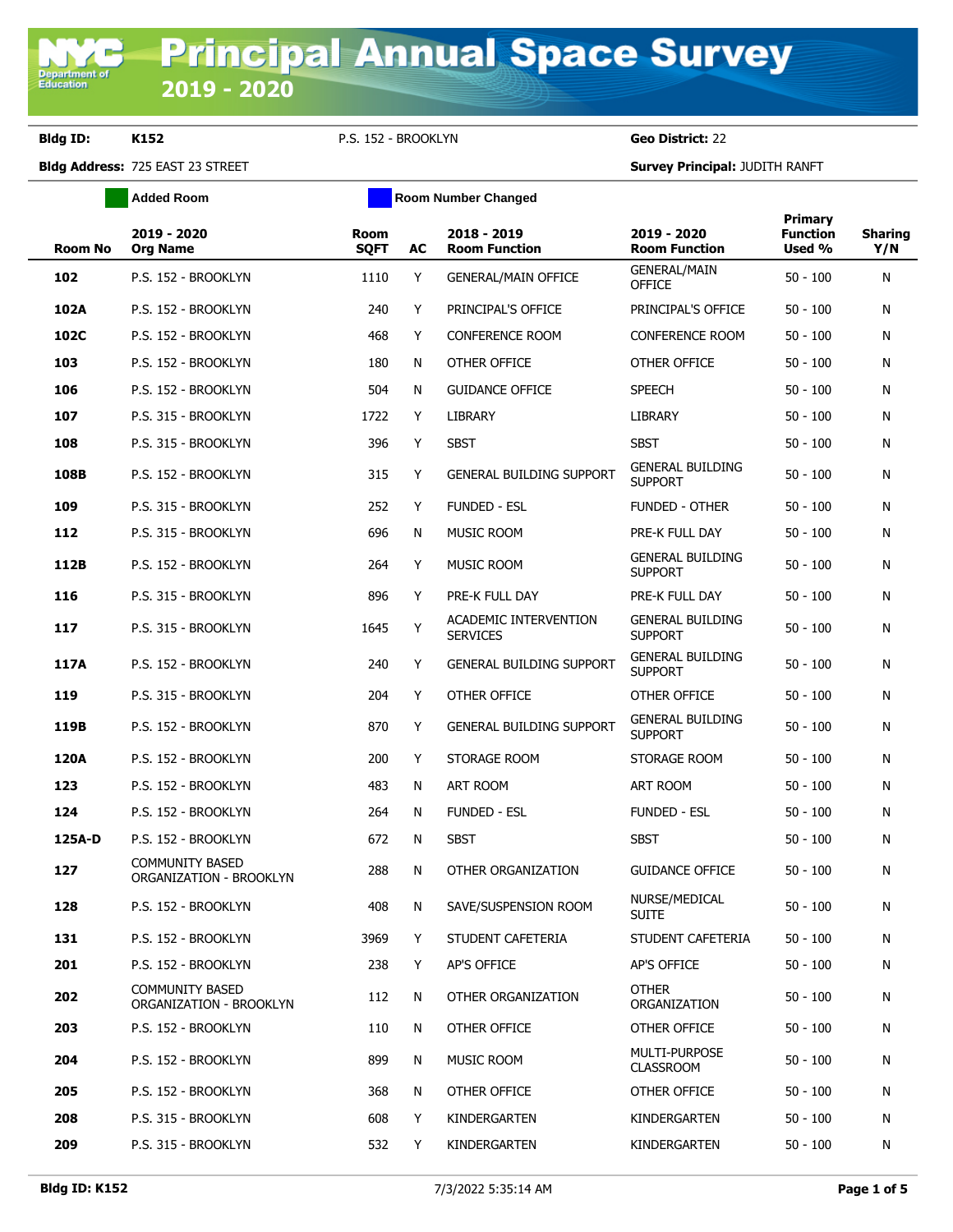**Bldg ID: K152** P.S. 152 - BROOKLYN **Geo District:** 22

**Added Room Room Room Number Changed** 

**Bldg Address:** 725 EAST 23 STREET **Survey Principal:** JUDITH RANFT

| <b>Room No</b> | 2019 - 2020<br><b>Org Name</b> | <b>Room</b><br><b>SQFT</b> | AC | 2018 - 2019<br><b>Room Function</b>             | 2019 - 2020<br><b>Room Function</b>             | Primary<br><b>Function</b><br>Used % | <b>Sharing</b><br>Y/N |
|----------------|--------------------------------|----------------------------|----|-------------------------------------------------|-------------------------------------------------|--------------------------------------|-----------------------|
| 211            | P.S. 315 - BROOKLYN            | 713                        | Y  | DANCE ROOM                                      | DANCE ROOM                                      | $50 - 100$                           | N                     |
| 212            | P.S. 315 - BROOKLYN            | 546                        | Y  | KINDERGARTEN                                    | KINDERGARTEN                                    | $50 - 100$                           | N                     |
| 215            | P.S. 315 - BROOKLYN            | 253                        | Y  | AP'S OFFICE                                     | AP'S OFFICE                                     | $50 - 100$                           | N                     |
| 216            | P.S. 315 - BROOKLYN            | 231                        | Y  | PRINCIPAL'S OFFICE                              | PRINCIPAL'S OFFICE                              | $50 - 100$                           | N                     |
| 217            | P.S. 315 - BROOKLYN            | 648                        | Y  | <b>GENERAL/MAIN OFFICE</b>                      | <b>GENERAL/MAIN</b><br>OFFICE                   | $50 - 100$                           | N                     |
| 218            | P.S. 315 - BROOKLYN            | 868                        | Y  | PRE-K FULL DAY                                  | <b>SECOND GRADE</b>                             | $50 - 100$                           | N                     |
| 220            | P.S. 315 - BROOKLYN            | 560                        | Y  | KINDERGARTEN                                    | NON-D75 SPED<br><b>CLASSROOM</b>                | $50 - 100$                           | N                     |
| 221            | P.S. 315 - BROOKLYN            | 608                        | Y  | KINDERGARTEN                                    | ICT - ELEMENTARY<br><b>SCHOOL GRADES</b>        | $50 - 100$                           | N                     |
| 224            | P.S. 152 - BROOKLYN            | 748                        | N  | <b>ICT - ELEMENTARY SCHOOL</b><br><b>GRADES</b> | <b>SECOND GRADE</b>                             | $50 - 100$                           | N                     |
| 225            | P.S. 152 - BROOKLYN            | 748                        | N  | NON-D75 SPED CLASSROOM                          | NON-D75 SPED<br><b>CLASSROOM</b>                | $50 - 100$                           | N                     |
| 226            | P.S. 152 - BROOKLYN            | 748                        | N  | <b>FOURTH GRADE</b>                             | <b>SECOND GRADE</b>                             | $50 - 100$                           | N                     |
| 228            | P.S. 152 - BROOKLYN            | 759                        | N  | <b>FOURTH GRADE</b>                             | <b>SECOND GRADE</b>                             | $50 - 100$                           | N                     |
| 230            | P.S. 152 - BROOKLYN            | 782                        | Y  | <b>FOURTH GRADE</b>                             | <b>THIRD GRADE</b>                              | $50 - 100$                           | N                     |
| 231            | P.S. 152 - BROOKLYN            | 957                        | Y  | NON-D75 SPED CLASSROOM                          | NON-D75 SPED<br><b>CLASSROOM</b>                | $50 - 100$                           | N                     |
| 232            | P.S. 152 - BROOKLYN            | 928                        | Y  | THIRD GRADE                                     | KINDERGARTEN                                    | $50 - 100$                           | N                     |
| 233            | P.S. 152 - BROOKLYN            | 928                        | Y  | THIRD GRADE                                     | <b>ICT - ELEMENTARY</b><br><b>SCHOOL GRADES</b> | $50 - 100$                           | N                     |
| 234            | P.S. 152 - BROOKLYN            | 899                        | Y  | THIRD GRADE                                     | <b>FIRST GRADE</b>                              | $50 - 100$                           | N                     |
| 235            | P.S. 152 - BROOKLYN            | 928                        | Y  | ICT - ELEMENTARY SCHOOL<br><b>GRADES</b>        | KINDERGARTEN                                    | $50 - 100$                           | N                     |
| 236            | P.S. 152 - BROOKLYN            | 960                        | Y  | NON-D75 SPED CLASSROOM                          | NON-D75 SPED<br><b>CLASSROOM</b>                | $50 - 100$                           | N                     |
| 237            | P.S. 152 - BROOKLYN            | 952                        | Y  | <b>SECOND GRADE</b>                             | KINDERGARTEN                                    | $50 - 100$                           | N                     |
| 238            | P.S. 152 - BROOKLYN            | 782                        | Y  | <b>ICT - ELEMENTARY SCHOOL</b><br><b>GRADES</b> | ICT - ELEMENTARY<br><b>SCHOOL GRADES</b>        | $50 - 100$                           | N                     |
| 239            | P.S. 152 - BROOKLYN            | 672                        | Y  | <b>SECOND GRADE</b>                             | KINDERGARTEN                                    | $50 - 100$                           | N                     |
| 240            | P.S. 152 - BROOKLYN            | 640                        | Y  | SCIENCE CLASSROOM FOR PS                        | SCIENCE CLASSROOM<br>FOR PS                     | $50 - 100$                           | N                     |
| 241            | P.S. 152 - BROOKLYN            | 744                        | Y  | DANCE ROOM                                      | DANCE ROOM                                      | $50 - 100$                           | N                     |
| 3 BR-A         | P.S. 152 - BROOKLYN            | 240                        | Y  | <b>GENERAL BUILDING SUPPORT</b>                 | <b>GENERAL BUILDING</b><br><b>SUPPORT</b>       | $50 - 100$                           | N                     |
| <b>3 BR-B</b>  | P.S. 152 - BROOKLYN            | 782                        | Y  | <b>GENERAL BUILDING SUPPORT</b>                 | <b>GENERAL BUILDING</b><br><b>SUPPORT</b>       | $50 - 100$                           | N                     |
| 3 BR-C         | P.S. 152 - BROOKLYN            | 952                        | Y  | <b>GENERAL BUILDING SUPPORT</b>                 | <b>GENERAL BUILDING</b><br><b>SUPPORT</b>       | $50 - 100$                           | N                     |
| 301            | P.S. 152 - BROOKLYN            | 285                        | Y  | OTHER OFFICE                                    | AP'S OFFICE                                     | $50 - 100$                           | N                     |
| 302            | P.S. 152 - BROOKLYN            | 96                         | N  | <b>SPEECH</b>                                   | <b>SPEECH</b>                                   | $50 - 100$                           | N                     |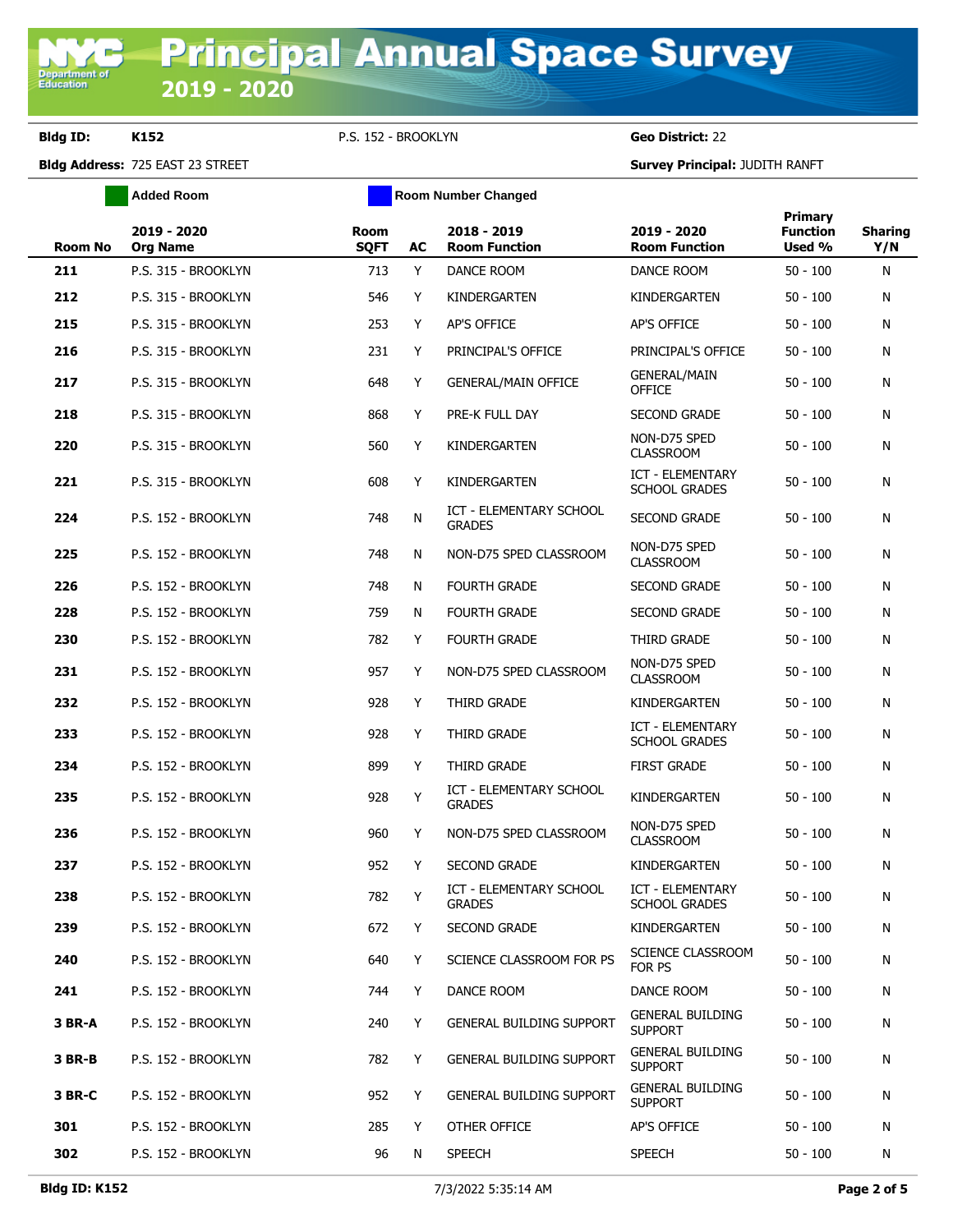**Bldg ID: K152** P.S. 152 - BROOKLYN **Geo District:** 22

**Added Room Room Room Number Changed** 

**Bldg Address:** 725 EAST 23 STREET **Survey Principal:** JUDITH RANFT

| <b>Room No</b> | 2019 - 2020<br><b>Org Name</b> | <b>Room</b><br><b>SQFT</b> | AC | 2018 - 2019<br><b>Room Function</b>             | 2019 - 2020<br><b>Room Function</b>                       | <b>Primary</b><br><b>Function</b><br>Used % | <b>Sharing</b><br>Y/N |
|----------------|--------------------------------|----------------------------|----|-------------------------------------------------|-----------------------------------------------------------|---------------------------------------------|-----------------------|
| 303            | P.S. 152 - BROOKLYN            | 1848                       | Y  | <b>LIBRARY</b>                                  | <b>LIBRARY</b>                                            | $50 - 100$                                  | N                     |
| 304            | P.S. 152 - BROOKLYN            | 135                        | Y  | STORAGE ROOM                                    | STORAGE ROOM                                              | $50 - 100$                                  | N                     |
| 305            | P.S. 315 - BROOKLYN            | 627                        | Y  | <b>FIRST GRADE</b>                              | PRE-K FULL DAY                                            | $50 - 100$                                  | N                     |
| 306            | P.S. 315 - BROOKLYN            | 560                        | Y  | SCIENCE CLASSROOM FOR PS                        | PRE-K FULL DAY                                            | $50 - 100$                                  | N                     |
| 309            | P.S. 315 - BROOKLYN            | 744                        | Y  | <b>ICT - ELEMENTARY SCHOOL</b><br><b>GRADES</b> | ICT - ELEMENTARY<br><b>SCHOOL GRADES</b>                  | $50 - 100$                                  | N                     |
| 310            | P.S. 315 - BROOKLYN            | 609                        | Y  | <b>SECOND GRADE</b>                             | <b>FIRST GRADE</b>                                        | $50 - 100$                                  | N                     |
| 311            | P.S. 315 - BROOKLYN            | 630                        | Y  | <b>FIRST GRADE</b>                              | <b>FIRST GRADE</b>                                        | $50 - 100$                                  | N                     |
| 312            | P.S. 315 - BROOKLYN            | 609                        | Y  | <b>SECOND GRADE</b>                             | <b>SECOND GRADE</b>                                       | $50 - 100$                                  | N                     |
| 313            | P.S. 315 - BROOKLYN            | 630                        | Y  | NON-D75 SPED CLASSROOM                          | NON-D75 SPED<br><b>CLASSROOM</b>                          | $50 - 100$                                  | Ν                     |
| 314            | P.S. 315 - BROOKLYN            | 638                        | Y  | <b>FIRST GRADE</b>                              | <b>FIRST GRADE</b>                                        | $50 - 100$                                  | N                     |
| 315            | P.S. 315 - BROOKLYN            | 609                        | Y  | THIRD GRADE                                     | THIRD GRADE                                               | $50 - 100$                                  | N                     |
| 316            | P.S. 315 - BROOKLYN            | 840                        | Y  | ICT - ELEMENTARY SCHOOL<br><b>GRADES</b>        | ICT - ELEMENTARY<br><b>SCHOOL GRADES</b>                  | $50 - 100$                                  | N                     |
| 319            | P.S. 315 - BROOKLYN            | 560                        | Y  | NON-D75 SPED CLASSROOM                          | NON-D75 SPED<br><b>CLASSROOM</b>                          | $50 - 100$                                  | N                     |
| 320            | P.S. 315 - BROOKLYN            | 608                        | Y  | ACADEMIC INTERVENTION<br><b>SERVICES</b>        | <b>ACADEMIC</b><br><b>INTERVENTION</b><br><b>SERVICES</b> | $50 - 100$                                  | N                     |
| 323            | P.S. 152 - BROOKLYN            | 714                        | N  | <b>GUIDANCE OFFICE</b>                          | <b>FOURTH GRADE</b>                                       | $50 - 100$                                  | Ν                     |
| 324            | P.S. 152 - BROOKLYN            | 748                        | N  | OTHER OFFICE                                    | <b>FOURTH GRADE</b>                                       | $50 - 100$                                  | N                     |
| 325            | P.S. 152 - BROOKLYN            | 748                        | N  | <b>FUNDED - ESL</b>                             | THIRD GRADE                                               | $50 - 100$                                  | N                     |
| 329            | P.S. 152 - BROOKLYN            | 726                        | N  | <b>FIFTH GRADE</b>                              | <b>ICT - ELEMENTARY</b><br><b>SCHOOL GRADES</b>           | $50 - 100$                                  | N                     |
| 330            | P.S. 152 - BROOKLYN            | 782                        | N  | NON-D75 SPED CLASSROOM                          | <b>FIFTH GRADE</b>                                        | $50 - 100$                                  | N                     |
| 331            | P.S. 152 - BROOKLYN            | 748                        | N  | <b>FIFTH GRADE</b>                              | FIFTH GRADE                                               | $50 - 100$                                  | N                     |
| 332            | P.S. 152 - BROOKLYN            | 726                        | N  | ICT - ELEMENTARY SCHOOL<br><b>GRADES</b>        | FIFTH GRADE                                               | $50 - 100$                                  | N                     |
| 333            | P.S. 152 - BROOKLYN            | 644                        | N  | NON-D75 SPED CLASSROOM                          | NON-D75 SPED<br><b>CLASSROOM</b>                          | $50 - 100$                                  | N                     |
| 334            | P.S. 152 - BROOKLYN            | 672                        | N  | OTHER OFFICE                                    | NON-D75 SPED<br><b>CLASSROOM</b>                          | $50 - 100$                                  | Ν                     |
| 401            | P.S. 315 - BROOKLYN            | 640                        | Y  | <b>FOURTH GRADE</b>                             | <b>FOURTH GRADE</b>                                       | $50 - 100$                                  | N                     |
| 403            | P.S. 315 - BROOKLYN            | 580                        | Y  | THIRD GRADE                                     | FIFTH GRADE                                               | $50 - 100$                                  | N                     |
| 406            | P.S. 315 - BROOKLYN            | 775                        | Υ  | <b>ICT - ELEMENTARY SCHOOL</b><br><b>GRADES</b> | FIFTH GRADE                                               | $50 - 100$                                  | Ν                     |
| 407            | P.S. 315 - BROOKLYN            | 660                        | Y  | NON-D75 SPED CLASSROOM                          | THIRD GRADE                                               | $50 - 100$                                  | N                     |
| 408            | P.S. 315 - BROOKLYN            | 609                        | Y  | FIFTH GRADE                                     | FIFTH GRADE                                               | $50 - 100$                                  | N                     |
| 409            | P.S. 315 - BROOKLYN            | 588                        | Y  | NON-D75 SPED CLASSROOM                          | NON-D75 SPED<br><b>CLASSROOM</b>                          | $50 - 100$                                  | N                     |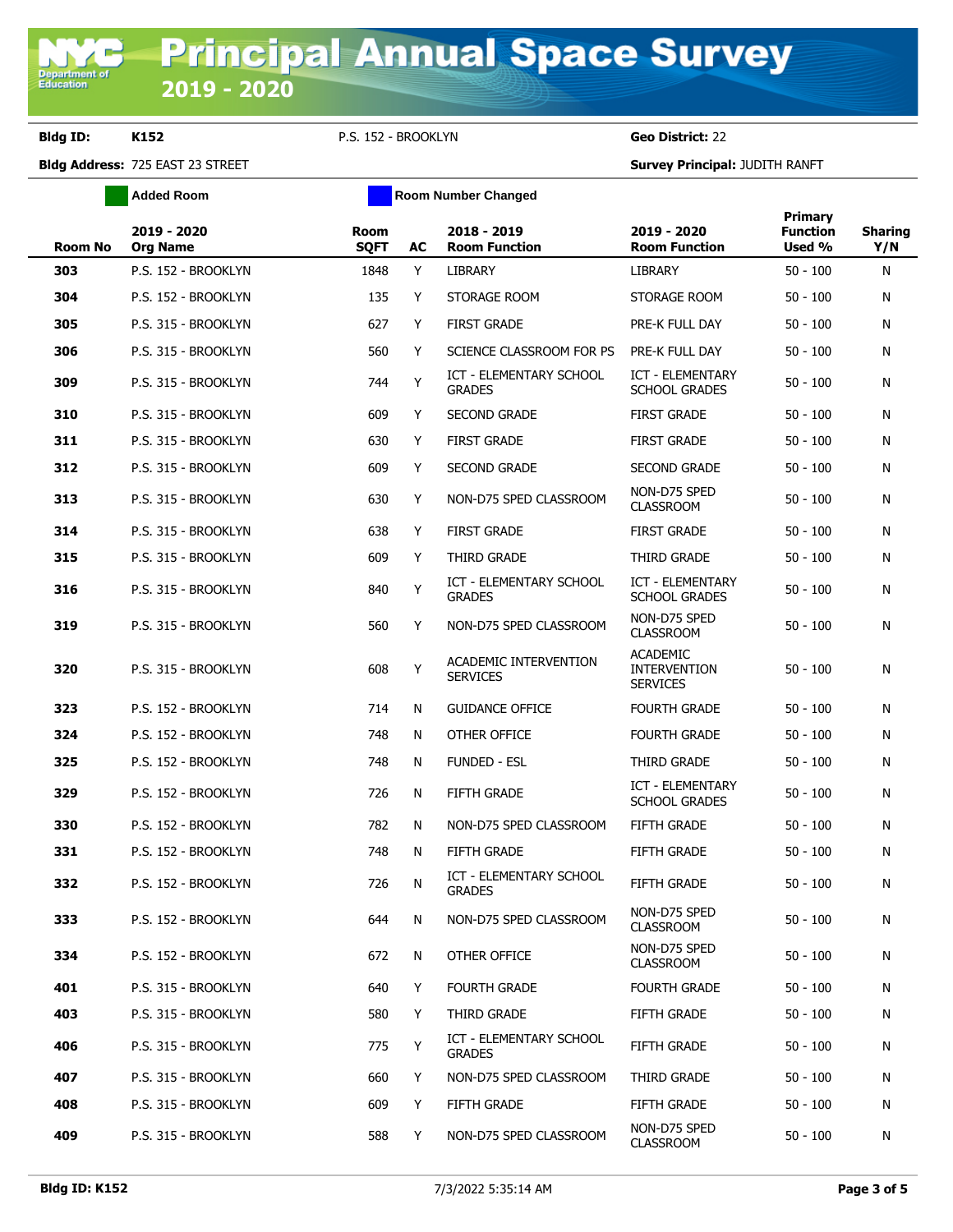**Bldg ID: K152** P.S. 152 - BROOKLYN **Geo District:** 22

**Bldg Address:** 725 EAST 23 STREET **Survey Principal:** JUDITH RANFT

|                | <b>Added Room</b>                                                                                                                                                                            | <b>Room Number Changed</b> |    |                                                 |                                                 |                                      |                       |
|----------------|----------------------------------------------------------------------------------------------------------------------------------------------------------------------------------------------|----------------------------|----|-------------------------------------------------|-------------------------------------------------|--------------------------------------|-----------------------|
| <b>Room No</b> | 2019 - 2020<br><b>Org Name</b>                                                                                                                                                               | <b>Room</b><br><b>SQFT</b> | AC | 2018 - 2019<br><b>Room Function</b>             | 2019 - 2020<br><b>Room Function</b>             | Primary<br><b>Function</b><br>Used % | <b>Sharing</b><br>Y/N |
| 410            | P.S. 315 - BROOKLYN                                                                                                                                                                          | 567                        | Y  | <b>FIFTH GRADE</b>                              | <b>FOURTH GRADE</b>                             | $50 - 100$                           | N                     |
| 411            | P.S. 315 - BROOKLYN                                                                                                                                                                          | 720                        | Y  | <b>FOURTH GRADE</b>                             | THIRD GRADE                                     | $50 - 100$                           | N                     |
| 412            | P.S. 315 - BROOKLYN                                                                                                                                                                          | 609                        | Y  | NON-D75 SPED CLASSROOM                          | NON-D75 SPED<br><b>CLASSROOM</b>                | $50 - 100$                           | N                     |
| 413            | P.S. 315 - BROOKLYN                                                                                                                                                                          | 870                        | Y  | ICT - ELEMENTARY SCHOOL<br><b>GRADES</b>        | <b>ICT - ELEMENTARY</b><br><b>SCHOOL GRADES</b> | $50 - 100$                           | N                     |
| 416            | P.S. 315 - BROOKLYN                                                                                                                                                                          | 600                        | Y  | <b>FOURTH GRADE</b>                             | <b>SECOND GRADE</b>                             | $50 - 100$                           | Ν                     |
| 417            | P.S. 315 - BROOKLYN                                                                                                                                                                          | 650                        | Y  | <b>ICT - ELEMENTARY SCHOOL</b><br><b>GRADES</b> | <b>FOURTH GRADE</b>                             | $50 - 100$                           | N                     |
| A              | P.S. 315 - BROOKLYN                                                                                                                                                                          | 6825                       | Y  | AUDITORIUM                                      | AUDITORIUM                                      | $50 - 100$                           | N                     |
| <b>BR-1</b>    | P.S. 152 - BROOKLYN                                                                                                                                                                          | 9581                       | Y  | <b>GENERAL BUILDING SUPPORT</b>                 | <b>GENERAL BUILDING</b><br><b>SUPPORT</b>       | $50 - 100$                           | N                     |
| G1             | P.S. 152 - BROOKLYN                                                                                                                                                                          | 3672                       | Y  | <b>GYMNASIUM</b>                                | <b>GYMNASIUM</b>                                | $50 - 100$                           | N                     |
| G <sub>2</sub> | P.S. 152 - BROOKLYN                                                                                                                                                                          | 143                        | Y  | OTHER OFFICE                                    | OTHER OFFICE                                    | $50 - 100$                           | N                     |
| <b>KITCHEN</b> | P.S. 152 - BROOKLYN                                                                                                                                                                          | 2323                       | Y  | <b>KITCHEN</b>                                  | <b>KITCHEN</b>                                  | $50 - 100$                           | N                     |
| T1             | P.S. 315 - BROOKLYN                                                                                                                                                                          | 621                        | Y  | STAFF DEVELOPMENT                               | STAFF DEVELOPMENT                               | $50 - 100$                           | N                     |
| T <sub>2</sub> | P.S. 315 - BROOKLYN                                                                                                                                                                          | 644                        | Y  | STORAGE ROOM                                    | STORAGE ROOM                                    | $50 - 100$                           | N                     |
| T <sub>3</sub> | P.S. 315 - BROOKLYN                                                                                                                                                                          | 621                        | Y  | STORAGE ROOM                                    | STORAGE ROOM                                    | $50 - 100$                           | N                     |
| T4             | P.S. 315 - BROOKLYN                                                                                                                                                                          | 621                        | Y  | STORAGE ROOM                                    | STORAGE ROOM                                    | $50 - 100$                           | N                     |
| <b>TEACHER</b> | P.S. 152 - BROOKLYN                                                                                                                                                                          | 714                        | Y  | <b>TEACHER'S CAFETERIA</b>                      | <b>TEACHER'S</b><br><b>CAFETERIA</b>            | $50 - 100$                           | N                     |
| <b>104ABC</b>  | <b>COMMUNITY BASED</b><br>ORGANIZATION - BROOKLYN                                                                                                                                            | 462                        | N  |                                                 | <b>OTHER</b><br>ORGANIZATION                    |                                      | N                     |
| 110            | <b>COMMUNITY BASED</b><br><b>ORGANIZATION - BROOKLYN</b>                                                                                                                                     | 352                        | Υ  |                                                 | <b>FUNDED - ESL</b>                             |                                      | N                     |
|                | How many hallway bathrooms for students are there in your building?                                                                                                                          |                            |    |                                                 |                                                 | 12                                   |                       |
|                | Are any of the student bathrooms being shared by multiple schools?                                                                                                                           |                            |    |                                                 |                                                 | N                                    |                       |
|                | Are all the student bathrooms open throughout the day?                                                                                                                                       |                            |    |                                                 |                                                 | Y                                    |                       |
|                | Please identify the number of non-instructional spaces, not reported above, being used for<br>instructional purposes, academic intervention services, or therapeutic or counseling services: |                            |    |                                                 |                                                 | 0                                    |                       |

**Are any of those non-instructional spaces being shared? N**